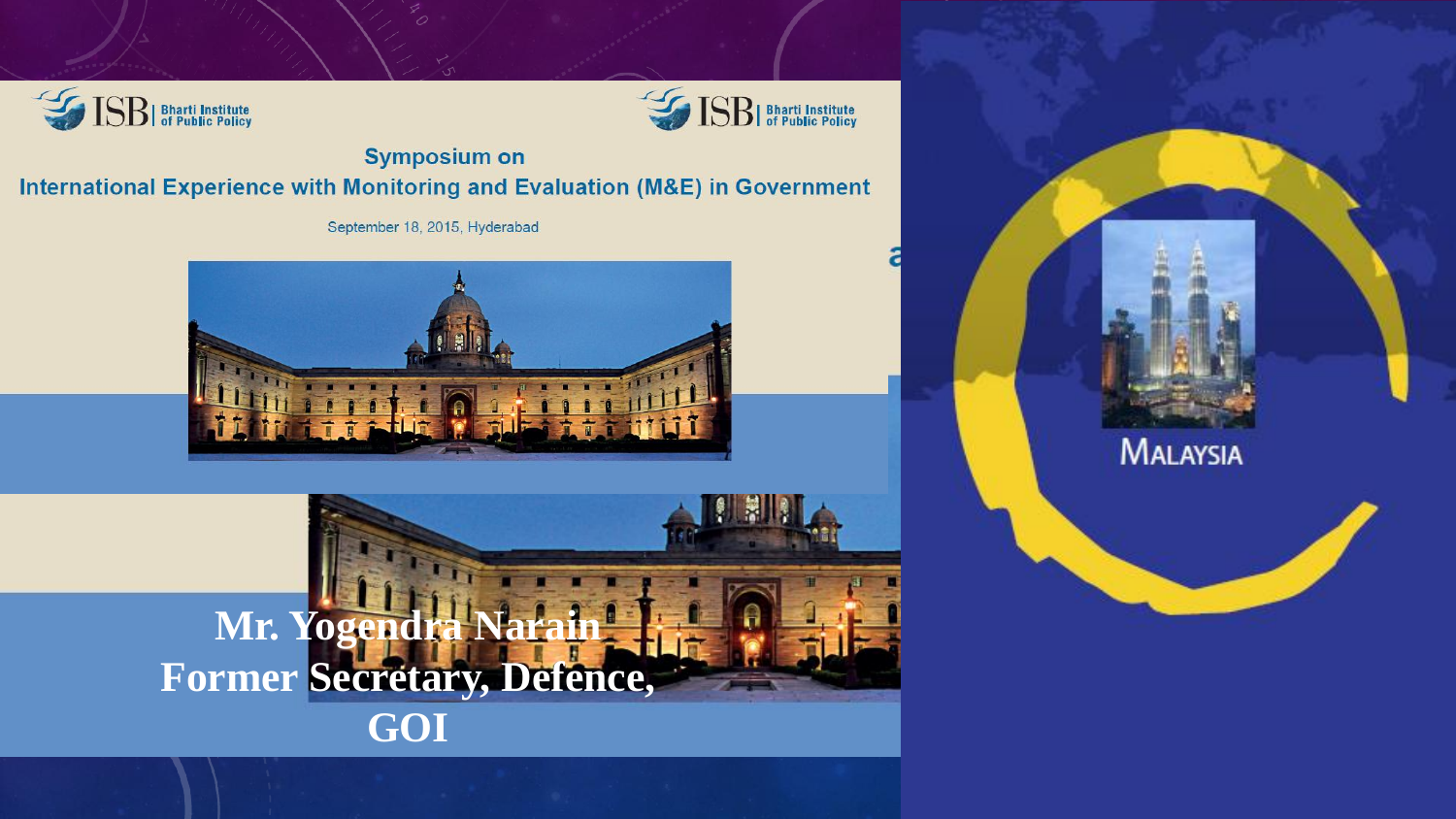### **Presentation Outline**

**1. Brief Description of Malaysia 2. The M&E System 3. Similarities with Indian M&E System 4. Dissimilarities with Indian M&E System 5. Lessons for India**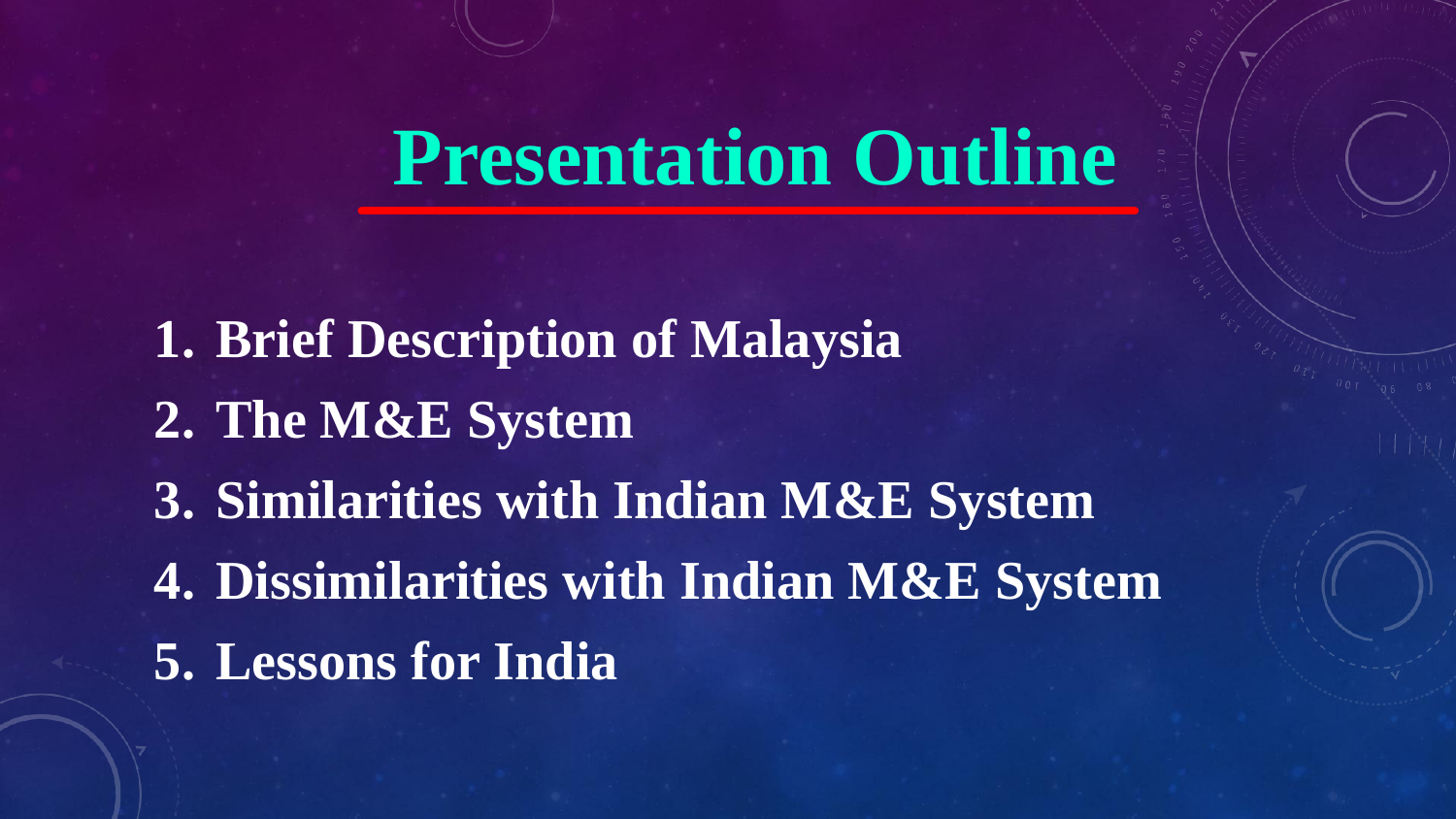## **1. Brief Description of Malaysia**

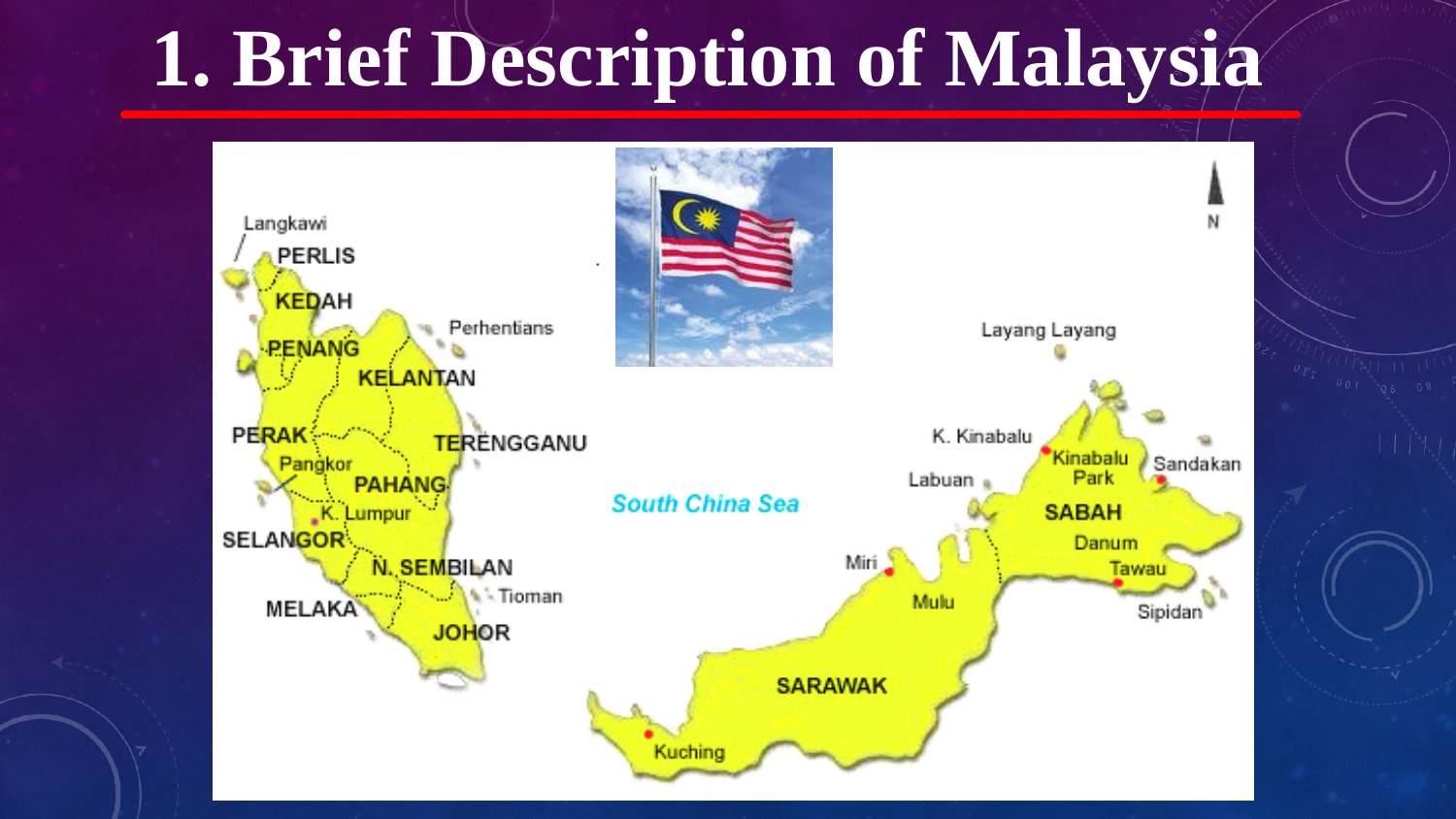## **1. Brief Description of Malaysia**

| <b>Capital</b> | Kuala Lumpur                                            |
|----------------|---------------------------------------------------------|
| Government     | <b>Federal Parliamentary Constitutional</b><br>Monarchy |
| Population     | 29.72 million (2013)                                    |
| Area           | 329,847 $km^2$ (67 <sup>th</sup> in the world)          |
| (iD)           | \$312.4 billion (2013)                                  |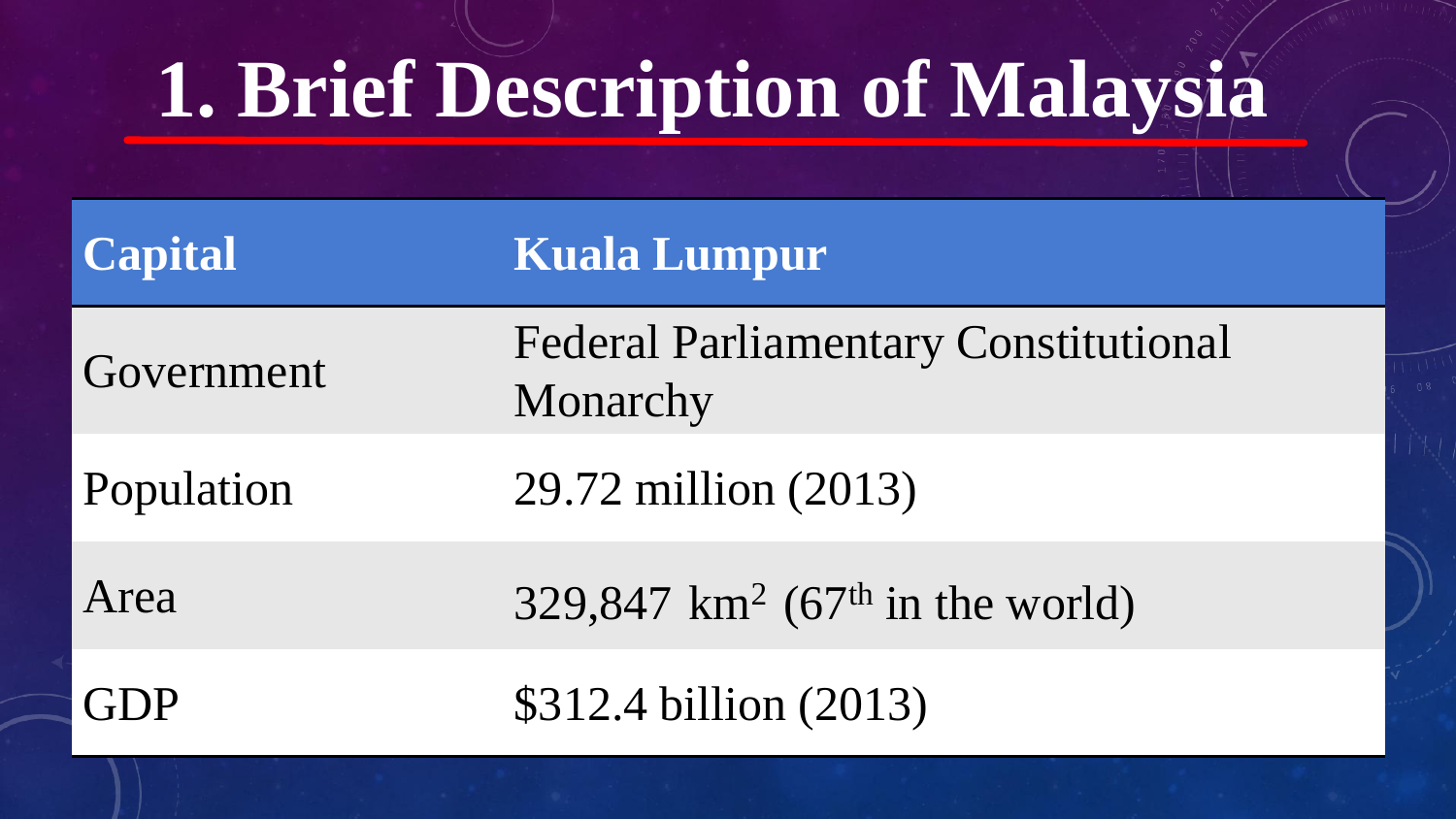## **1. Brief Description of Malaysia**

- **Malaysia is a Parliamentary Democracy based on the British constitutional monarchy.**
- **It comprises of 13 States with one Federal territory.**
- **It has a bicameral Federal Legislature while the states have unicameral State legislatures.**
- **States are headed by hereditary Rulers or Governors appointed by the King (if no hereditary ruler).**
- **The King himself is elected for a five-year term from amongst the nine Sultans of the peninsular Malaysian states.**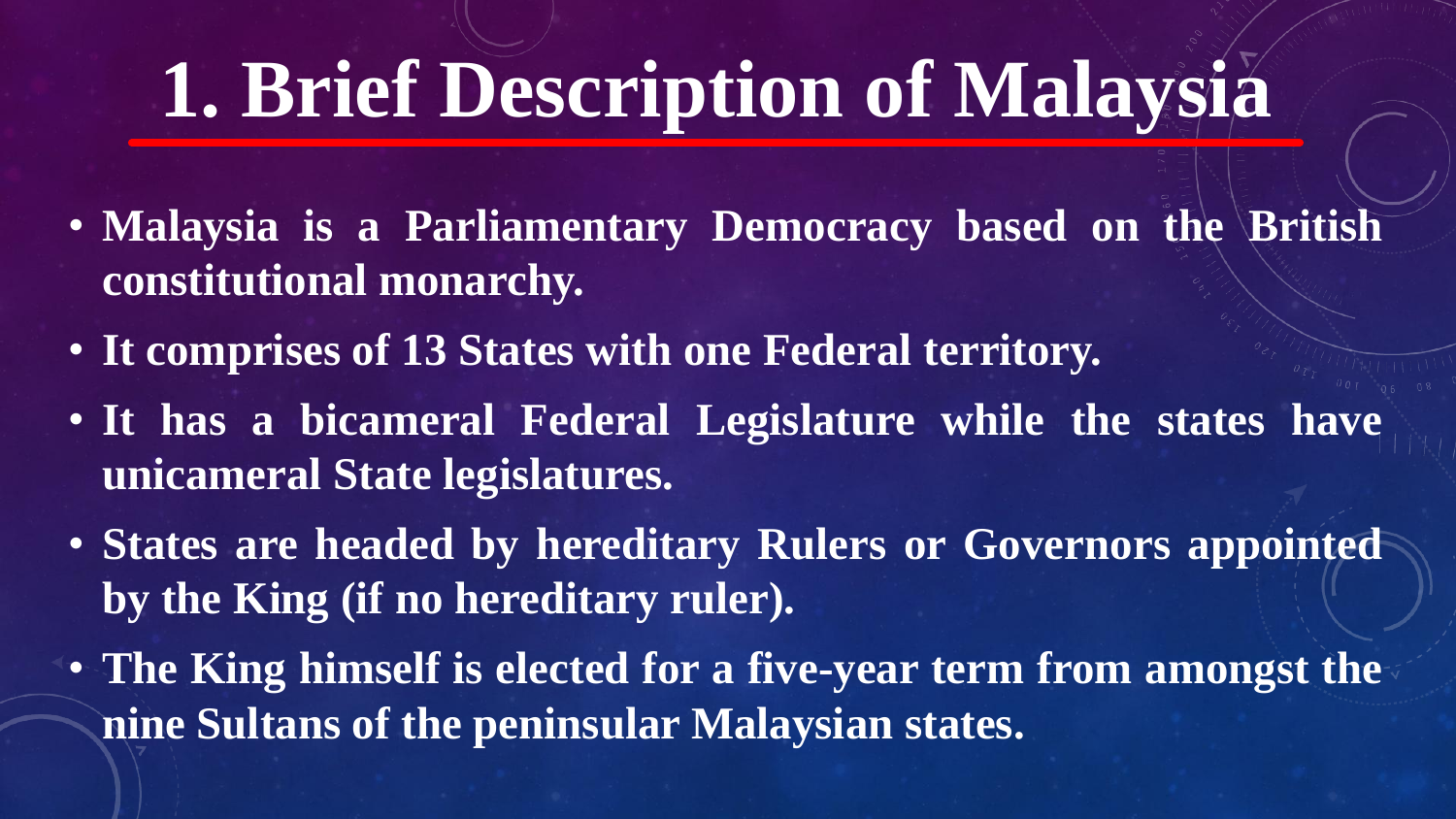**A.What is evaluated? B.How it is evaluated? C.Who evaluates? D.Has it sustained?**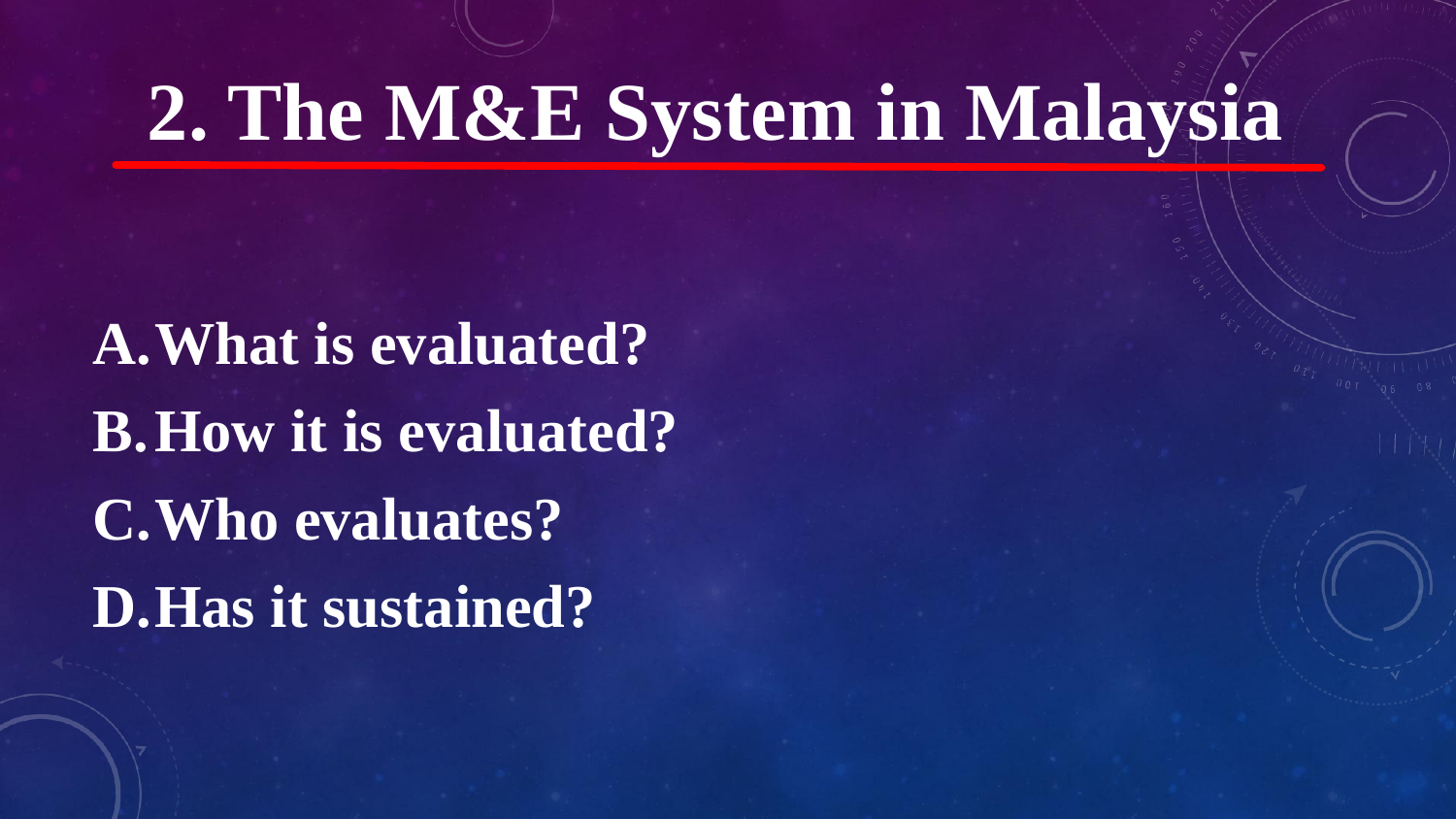#### **A. What is Evaluated?**

- Evaluation is related to the achievement of budgetary objectives.
- Evaluation is done of the programmes and activities which are part of the outcomes. These are linked to the goals of the long term and medium term plans of the country which were spelt out in the first, second and the third Outline Perspective Plans (OPP) incorporating the National Mission and the National Transformation Policy (2011-2020) within the overarching goal of Vision 2020.
- Public sector programmes had to be better targeted to ensure value for money. Therefore evaluation is done of the key performance indicators which are an important part of the Performance Agreements.
- Evaluation is done of the Performance Agreements entered into between the Controlling Officer of the Ministries and the Budget Director, the Programme Heads and the Controlling Officer and the Activity Heads with the Programme Heads. The 24 Ministries covered collectively have 200 programmes and about 800 activities.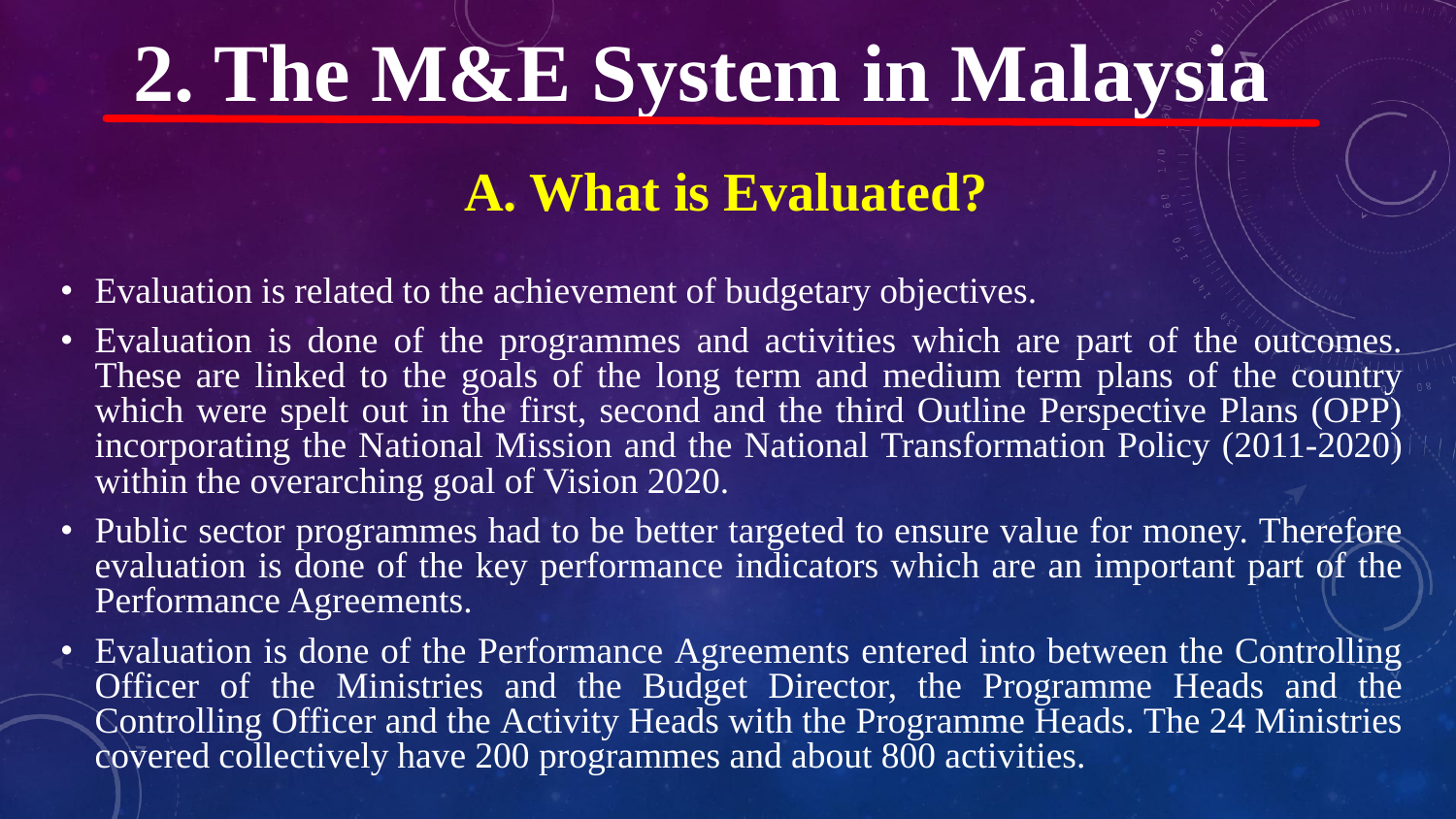#### **B. How is it Evaluated?**

- The evaluation is done with the help of the Integrated Result Based Management Model (IRBM) or Outcome Based Budgeting (OBB) which focuses on planning and resource allocation on achieving the desired outcomes.
- Under IRBM system, every ministry is required to carry out formative evaluation of its programme on an annual basis.
- Internalised evaluations are advocated as they regard evaluation as a continuous development process and not just a report card process.
- Malaysia has adopted a scoring system based on an aggregation of outcomes and key performance indicators. The KPIs of each identified outcomes are given weightage which will provide a composite score for each outcome. Based on this principle, a composite score will also be developed for each Ministry.
- The output results are presented to Parliament which can then be assessed by the public. These are published in a single document.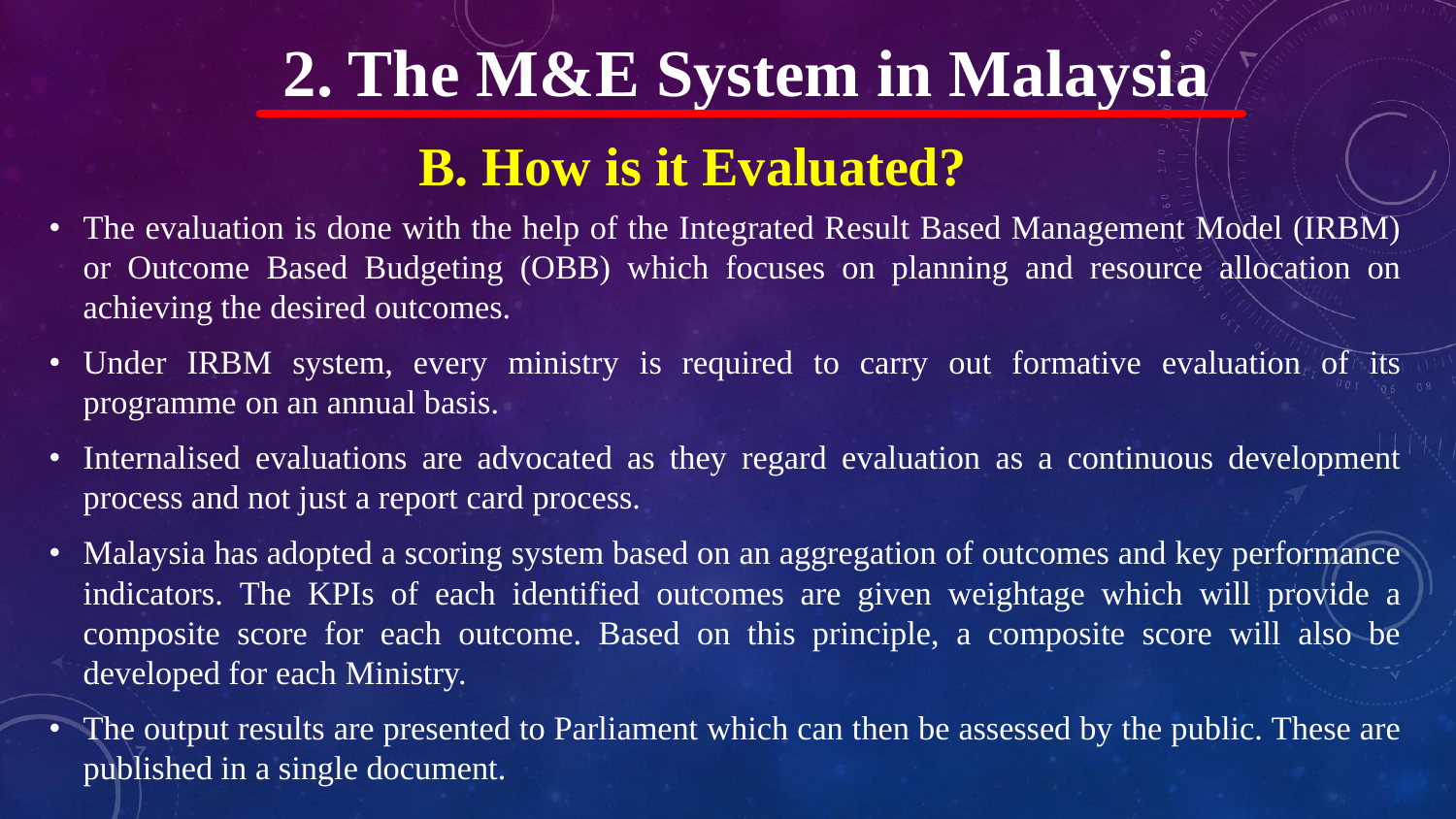#### **C. Who Evaluates?**

- The basic evaluation is first done by the Ministry who then submit their annual reports to the National Steering Committee.
- The National Steering Committee is chaired by the Secretary General of the Ministry of Finance and the members include the Director General of the Economic Planning Unit, the Deputy Director General of the Public Services Department, the Budget Director, the Secretary of the Macro Fiscal Division and attendees from various other support entities.
- If the performance of the Ministry is beyond the acceptable variance range specified in the Programme Agreement, the Ministry has to prepare an Exception Report to explain the variance.
- To facilitate information collection and reporting at all levels of implementation in a timely manner, a dedicated system known as My Results has been developed and deployed.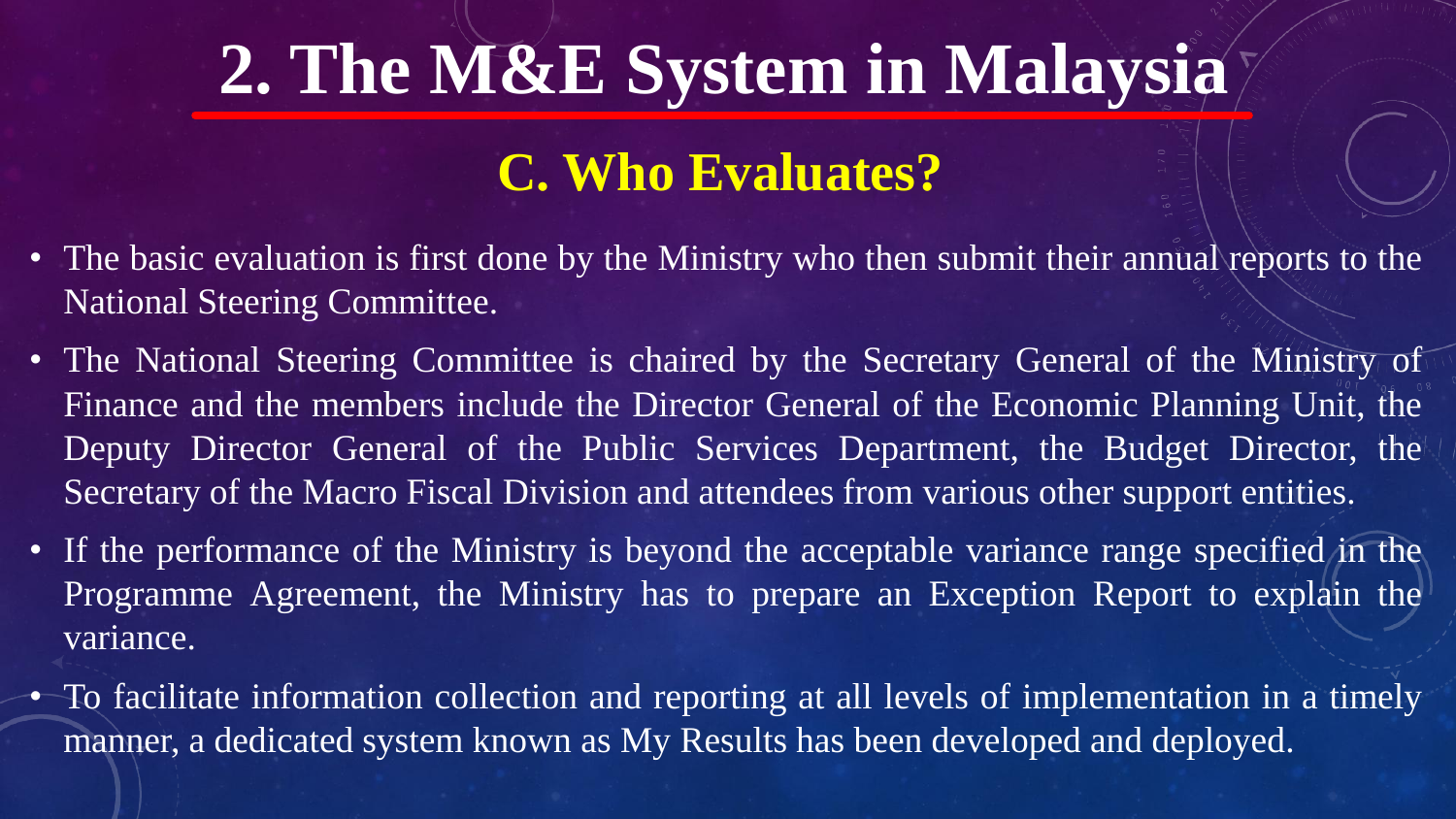#### **D. Has it Sustained?**

- Malaysia had a policy-driven development right from the beginning. At first, it was Line Item Budgeting with focus on expenditure (1957-60). Then it developed into Programme Performance Budgeting System (PPBS) (1969) and later into the Modified Budgeting System in the 1990s.
- Currently, Malaysia is focusing on improving data quality as good data quality will be a pre-requisite for effective monitoring, performance reporting and decision making
- 5% of the top-performing staff is given monetary rewards and recognition through certification, each based on performance.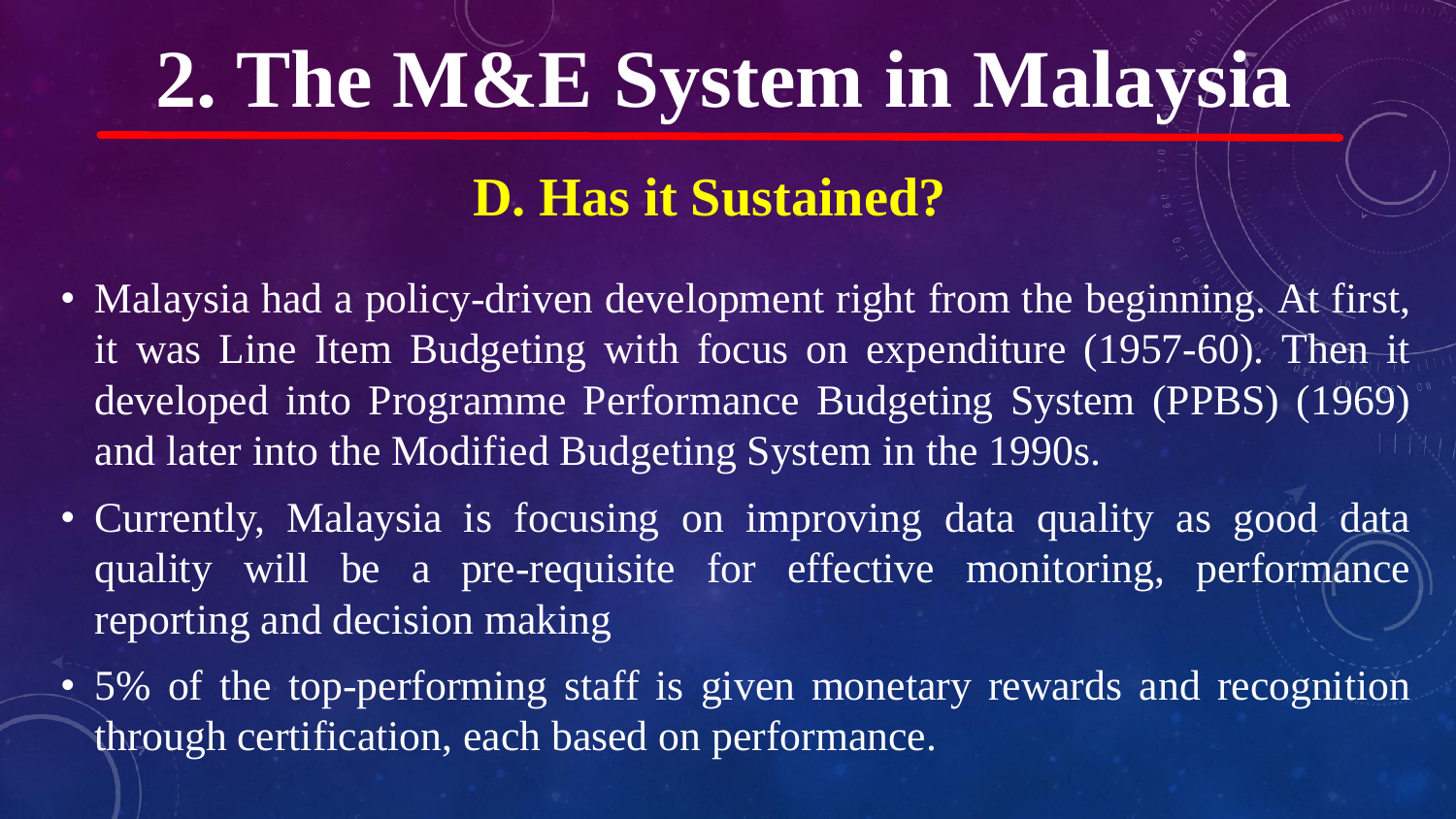#### **3. Similarities with Indian M&E System**

- In India, we have Performance Agreements through the formulations of the Result Framework Document (RFDs).
- Evaluation is done on the basis of the achievements of the objectives and the key performance indicators.
- In both countries, the idea is to strive for improved performance, not punishment for poor or non performance.
- Both systems share a similar conceptual structure: focused on outcome based objectives and design of performance indicators on these objectives.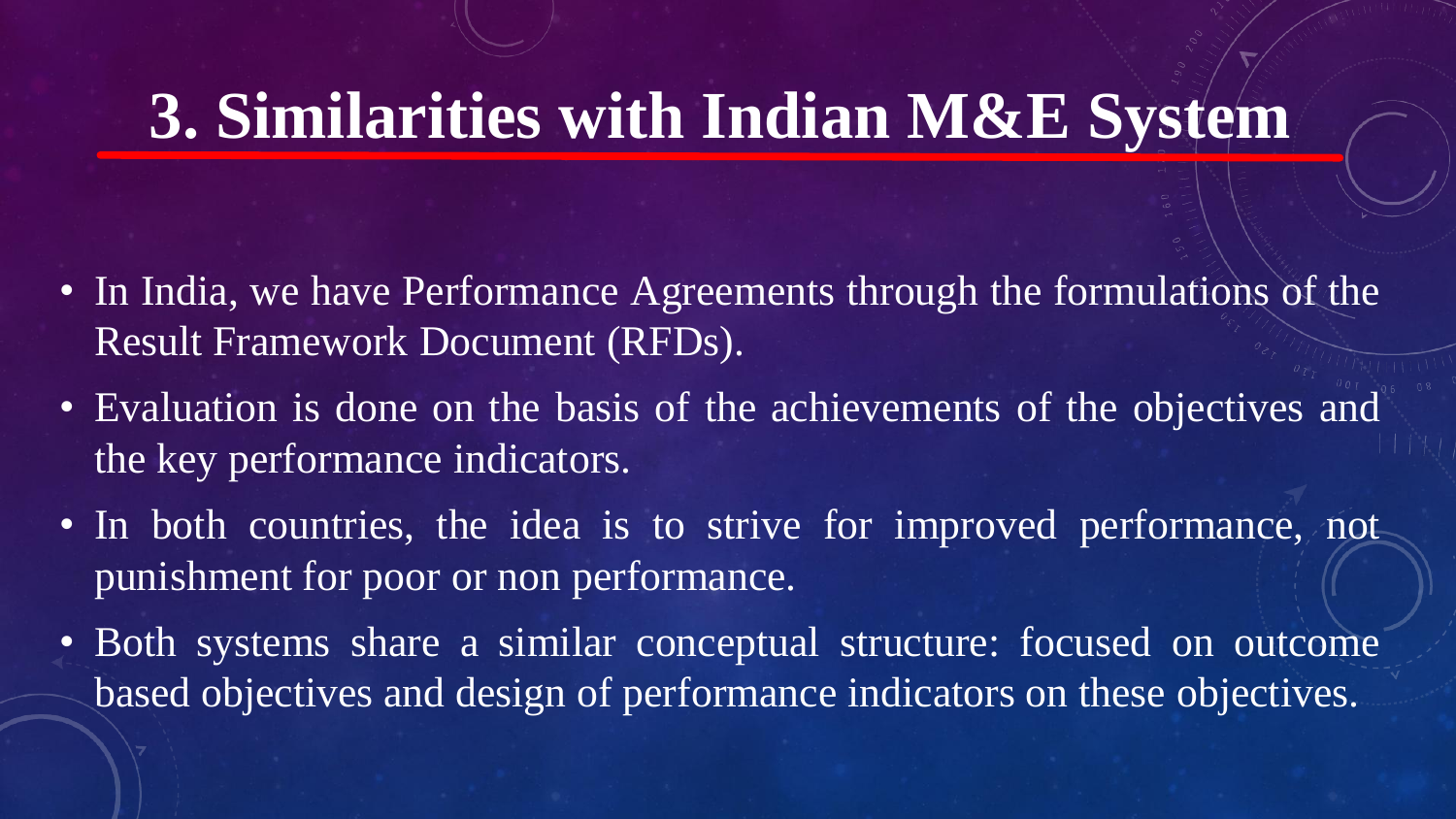### **4. Dissimilarities with Indian M&E System**

- Performance Agreement is signed by Secretary General of the Ministry and Head of the Budget Division unlike India where it is signed between the Minister and the Secretary of the Department
- There are specific National Priorities determined by the EPU in consultation with other key ministries in which are included in the performance contract. There is no such explicit reference to National Priorities in the RFDs prepared by ministries in India.
- None of the states has adopted the system of Performance Contracts as they have limited resources. In India 17 States have adopted the RFD process of accountability.
- There is internal evaluation of the Performance Contract by each Ministry unlike India where we have opted for external evaluation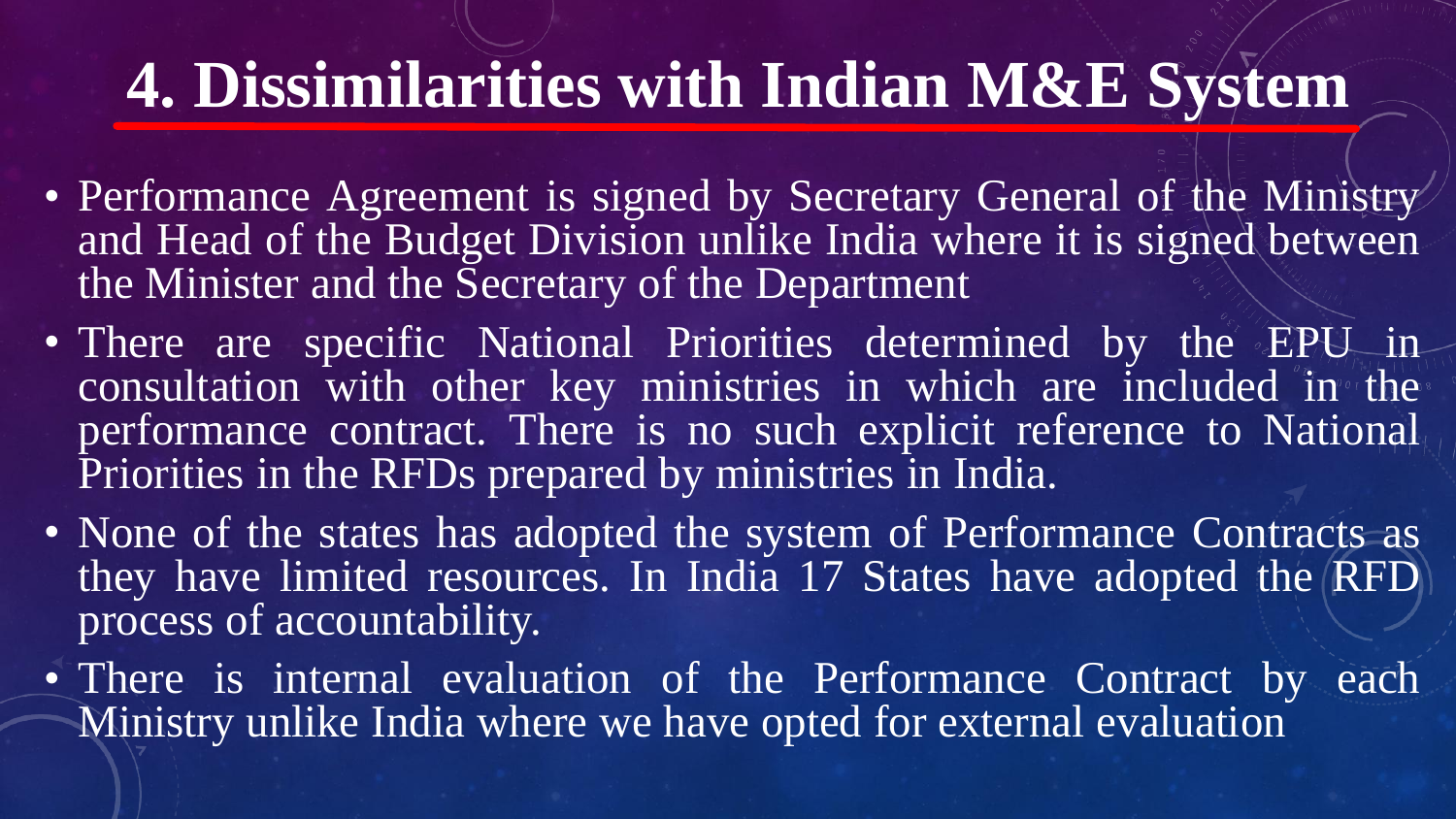### **5. Lessons for India**

- India should adopt Linkage with performance of personnel in Performance Agreements in Malaysia for greater accountability of individual officers.
- RFDs in India should also be sent to the Cabinet for information and end of the year results of each Ministry should be discussed in the Cabinet. Good performers should be given citations.
- National Priorities should be fixed by the Prime Minister's office in consultation with the Planning Commission for each Ministry and included in the RFDs of each Ministry.